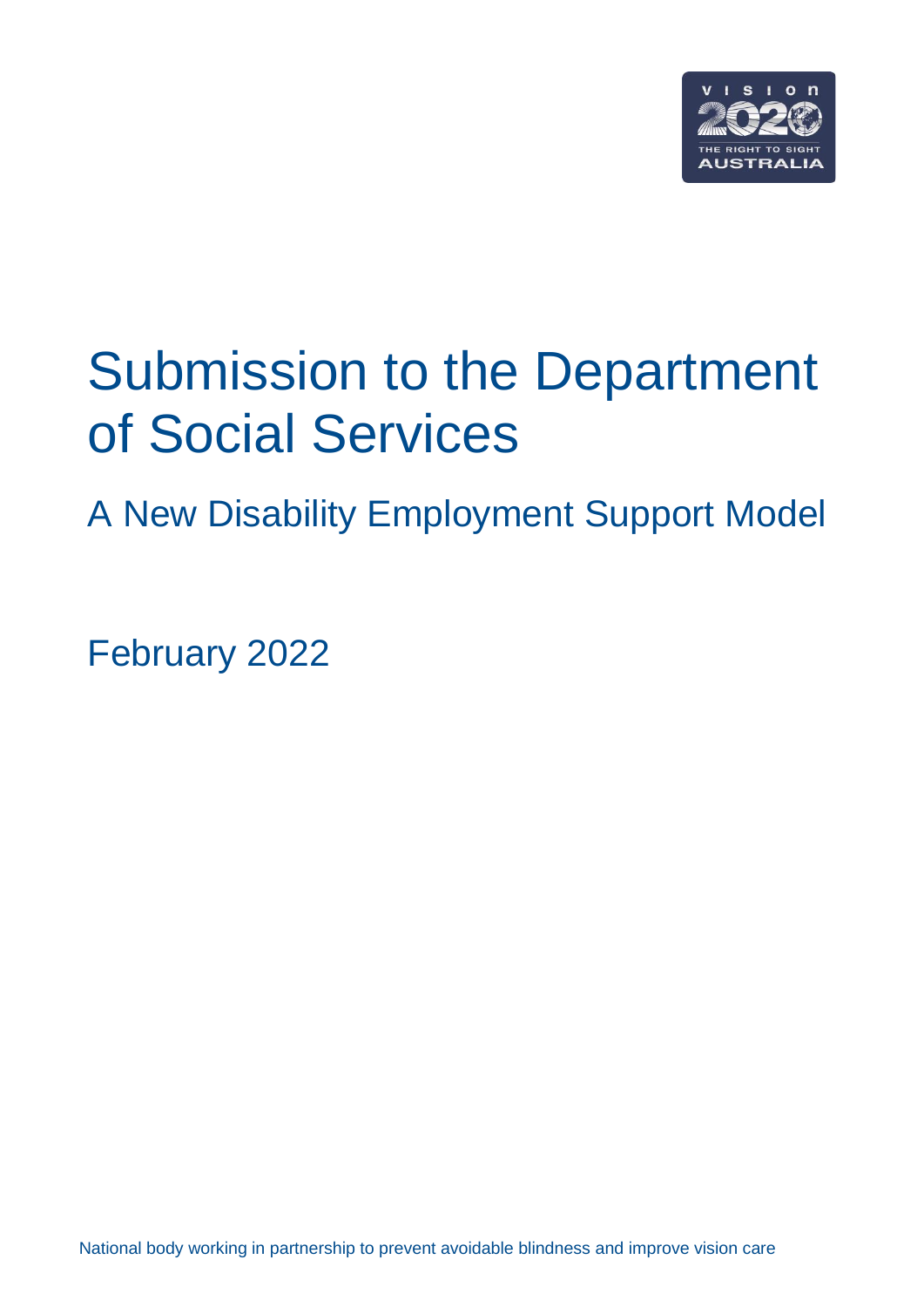# **Contents**

| <b>Introduction</b>                                                                                                                      | 2 |
|------------------------------------------------------------------------------------------------------------------------------------------|---|
| <b>Responses to Consultation Questions</b>                                                                                               | 3 |
| Who should be able to access a specialist disability employment<br>program?                                                              | 3 |
| How can we simplify entry to the disability employment support<br>model?                                                                 | 4 |
| What employment services and supports would most help people<br>with disability?                                                         | 4 |
| What employment services and supports would most help young<br>people?                                                                   | 5 |
| What support do employers need to attract, employ and retain<br>people with disability?                                                  | 5 |
| How do we best tailor mutual obligation requirements to increase<br>the likelihood of people with disability finding work in the future? | 6 |
| How can funding arrangements incentivise good work outcomes?                                                                             | 6 |
| How do we drive high quality services and supports?                                                                                      | 7 |
| How do we measure success?                                                                                                               | 8 |
|                                                                                                                                          |   |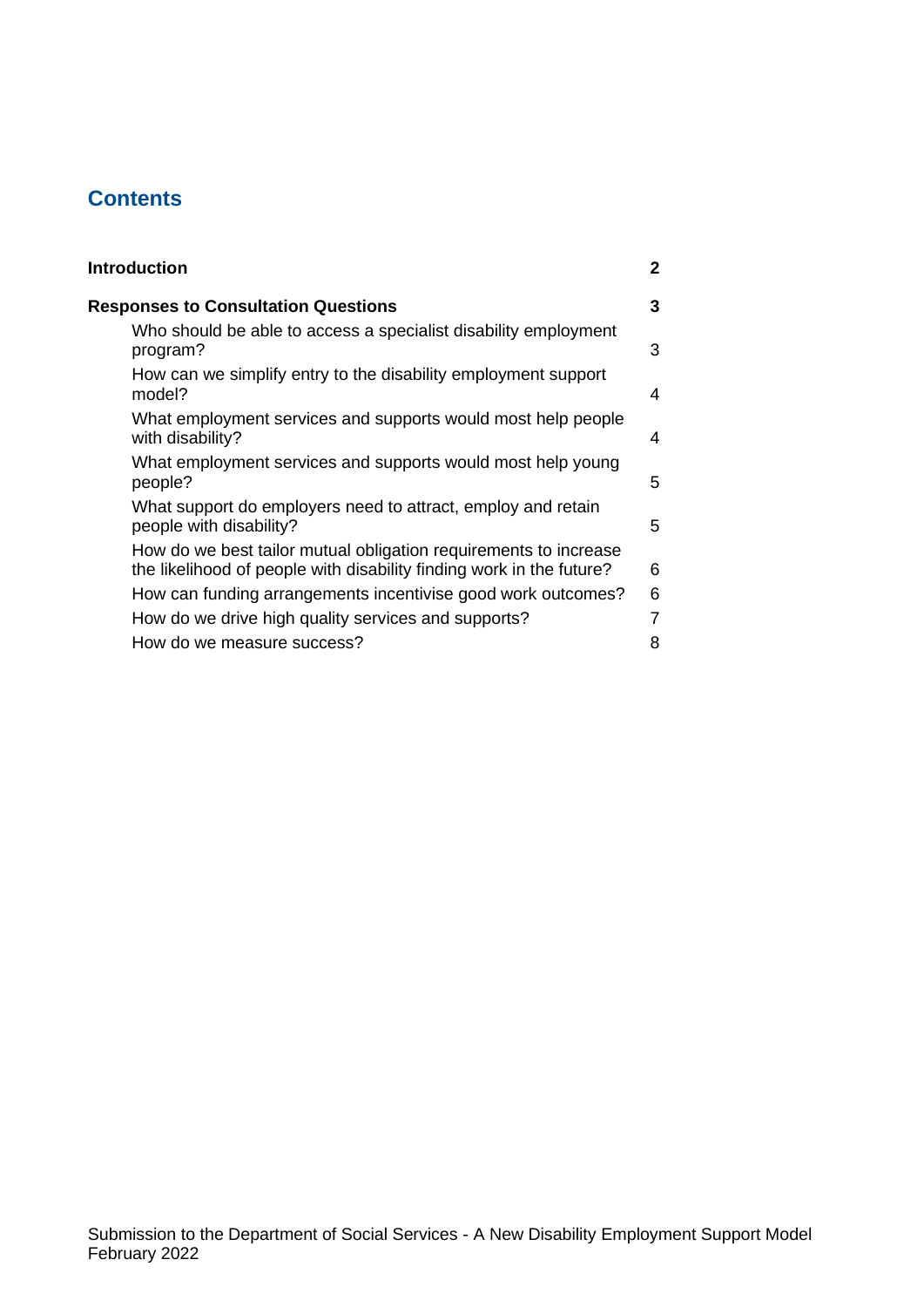## <span id="page-2-0"></span>**Introduction**

Finding and maintaining a job is the most significant challenge facing Australians who are blind or have low vision. For decades, we have experienced levels of unemployment and underemployment much higher than the average for people with a disability, and therefore many times higher than for the community in general.

In 2018, [a collaborative survey](https://www.visionaustralia.org/community/news/2019-08-23/survey-shows-blind-people-significantly-underemployed-around-world) between Vision Australia, CNIB and the Blind Foundation of New Zealand found that in Australia, only 24 per cent of people who are blind or have low vision were in full-time employment. Canada and New Zealand both had higher full-time employment rates, with 28 per cent and 32 per cent respectively.

[Recent research](https://www.visionaustralia.org/community/news/2021-09-07/i-was-not-value-society-new-survey-finds-employment-discrimination-blind) by Vision Australia confirms that employer attitudes are the most significant obstacle to employment of our cohort. Their survey found that 83 per cent of employers were "not confident" in hiring a person who is blind or has low vision.

These disturbing statistics clearly indicate the continued necessity of Disability Employment Services (DES). But as the consultation paper notes, these services, despite recent attempts at reform, aren't consistently achieving their goals. Recent changes to eligibility criteria for the scheme have also excluded people who are in desperate need of support.

Our members include DES providers, providers of specialist blindness and low vision services, and consumer advocacy organisations. This submission offers suggestions and solutions to key problems with the current DES model.

The new Disability Employment Support Model should:

- 1. Be accessible to any person who has a disability which impacts their functional capacity and the way employers perceive them, regardless of benchmarking.
- 2. Provide assessments of job capacity that recognise the needs and capabilities of people who are blind or have low vision.
- 3. Equip assessors and providers with resources, developed in collaboration with the blindness and low vision sector, which would inform them about our cohort.
- 4. Ask applicants about what support they feel they may need to gain and maintain employment at the assessment stage.
- 5. Encourage entry into the market of employment support providers that specialise in the needs of specific disability cohorts (e.g., blindness and low vision), and ensure people in that cohort are made aware of these providers.
- 6. Support a front-loaded training approach which would ensure people who are blind or have low vision are well-prepared when they find employment.
- 7. Create short and mid-term work experience or internship opportunities for people who are blind or have low vision, to help them learn key workplace skills.
- 8. Ensure employers are aware that they don't need to fund modifications to their workplace to account for people with disabilities.
- 9. Not make providers responsible for enforcing mutual obligation requirements.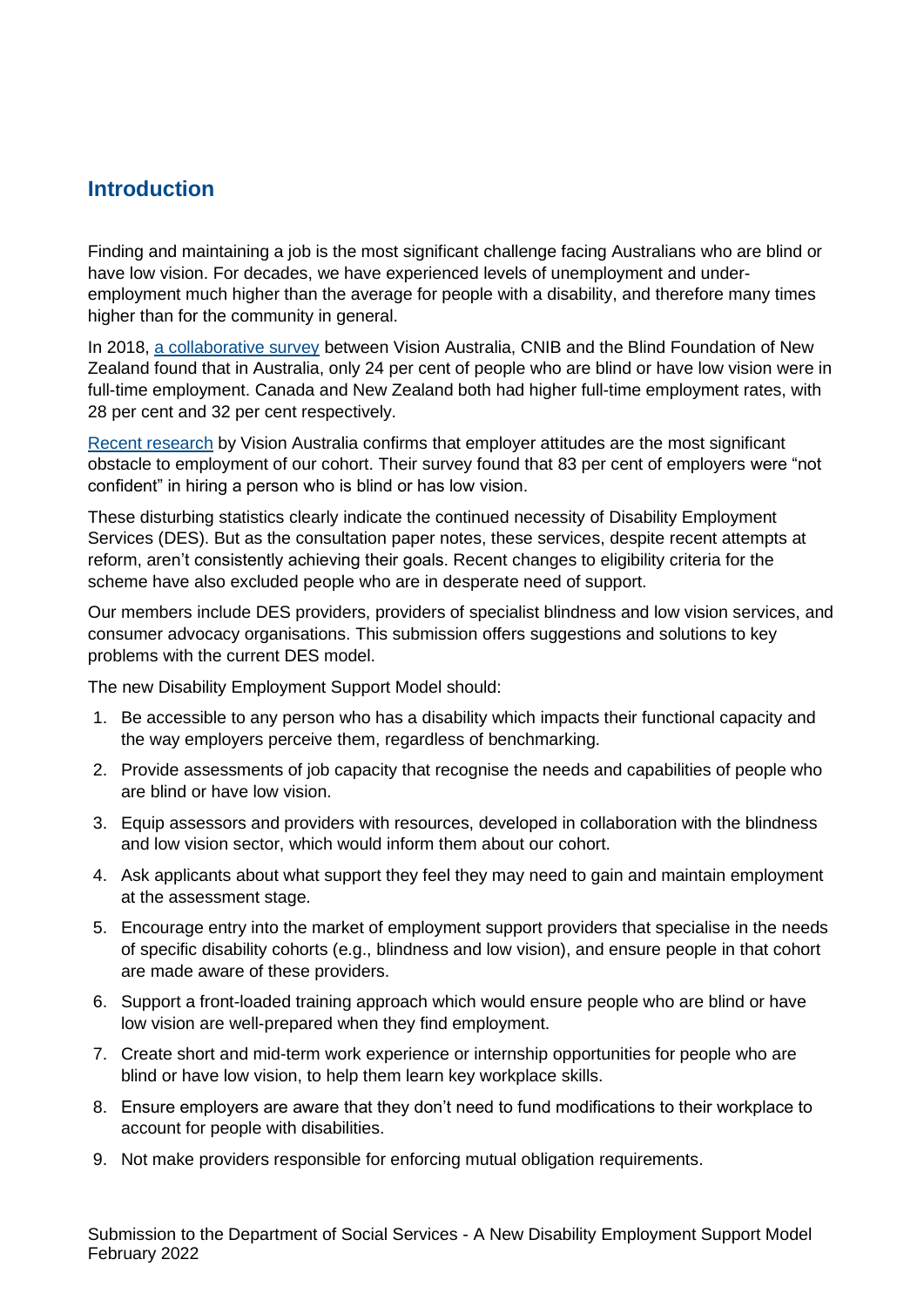- 10. Simplify guidelines and compliance requirements for providers to encourage innovation.
- 11. Offer bonuses based on outcomes where a client has found employment in a field matching their tertiary qualification or where there are recognised skills shortages.
- 12. Be informed by extensive consultation with the sector, and thoroughly piloted before national rollout in order to encourage specialist providers for low prevalence cohorts to feel confident entering the market.
- 13. Spearhead improvement to employment rates of people who are blind or have low vision, and employer attitudes toward them.
- 14. Regularly report on the outcomes and satisfaction for specific cohorts (E.G., people with sensory disabilities) who access services.

# <span id="page-3-0"></span>**Responses to Consultation Questions**

## <span id="page-3-1"></span>**Who should be able to access a specialist disability employment program?**

Due to low awareness of the impact of vision disabilities, job capacity assessments for people who are blind or have low vision often result in benchmarks which are either too high or too low. Following a recent change to the eligibility criteria, people whose benchmark is set at 30 hours or more are deemed ineligible for access to Disability Employment Services.

In the absence of a second disability, many people who are blind or have low vision are capable of a full-time workload. This clearly doesn't diminish their need for support. The change in criteria seems to be based on a limited understanding of the problems employment supports should aim to solve. Our members believe that a more successful DES program must address the attitude problem for people who are blind or have low vision, which remains a barrier regardless of the number of hours a person can work.

Similarly, people who are assessed as being able to work less than 8 hours per week are not eligible for DES. Some assessors assume people who are blind or have low vision are capable of very little or no work. When a person is given a low benchmark, they are less likely to achieve significant improvements, because they are ineligible for the supports which might have built their capacity.

In addition, students are not currently eligible for DES to support access to part time jobs. This is inequitable, as these students miss out on the chance to work while they study as many of their sighted peers do. Minimising the opportunities for people who are blind or have low vision to study makes it difficult for them to compete with people who can demonstrate more experience in the workforce, compounding the other barriers they already face.

Without being on a Centrelink payment, people with very considerable vision loss, which demonstrably impacts the way they work, and the way they are perceived by potential employers, are denied access to DES. Our members have encountered cases of people in circumstances which prohibit their access to Centrelink payments, who are eager to find employment but cannot access supports due to this criterion.

Submission to the Department of Social Services - A New Disability Employment Support Model February 2022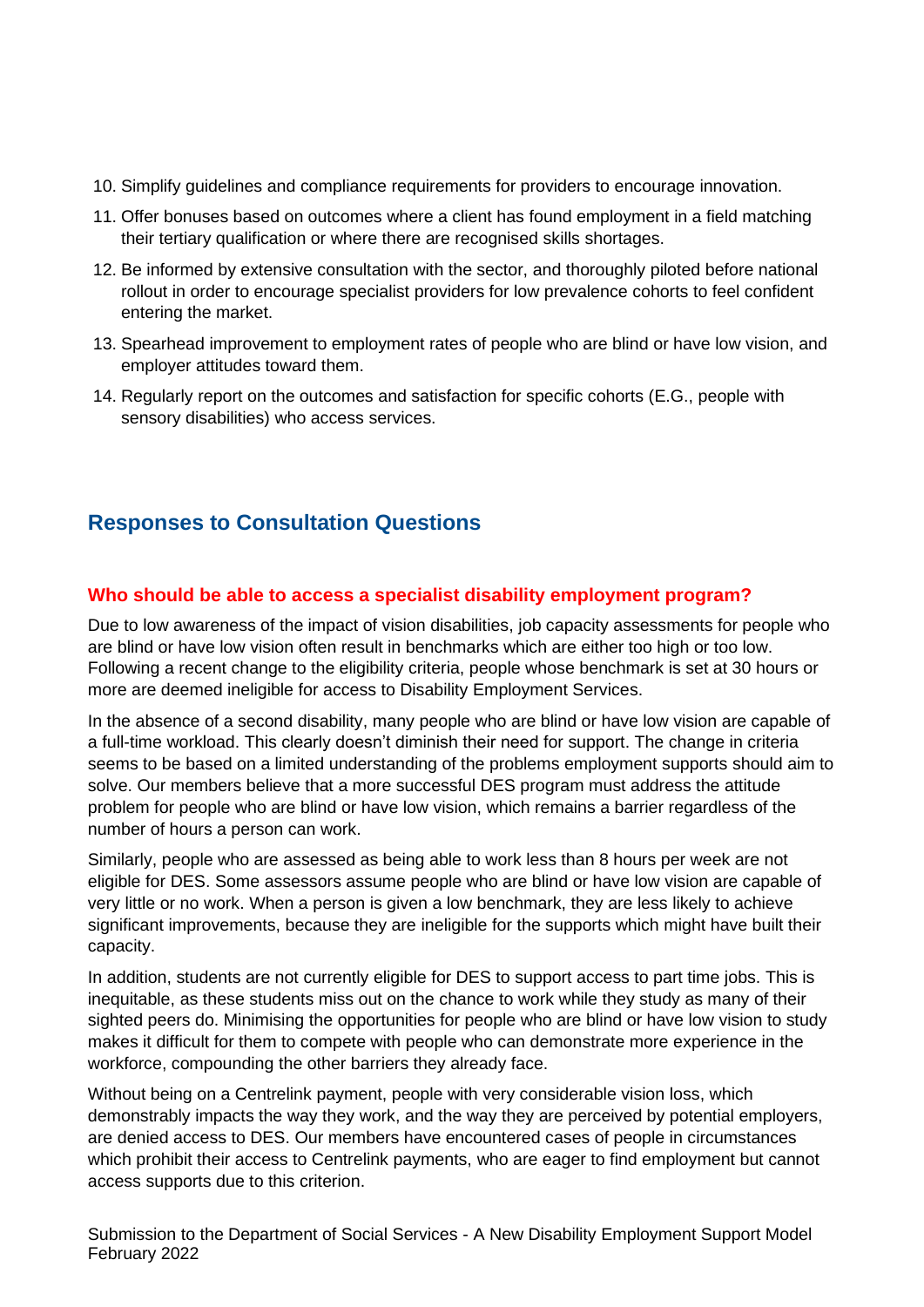Given changes to age pension eligibility age, and significant discrimination for older workers, eligibility to DES for people over 65 is also required. Recognising that the majority of vision loss is in older Australians, our members believe this restriction is no longer appropriate.

No person who is blind or has low vision should be denied the supports that might enable them to find and access employment. Eligibility criteria should be simplified so that people are eligible for support if they:

- A. Have a disability,
- B. Their disability impacts their capacity to work, and/or the way employers perceive them, and
- C. Are voluntarily seeking any level of employment, regardless of how much.

### <span id="page-4-0"></span>**How can we simplify entry to the disability employment support model?**

One of the most significant problems for people who are blind or have low vision is the knowledge assessors have about their needs and capacities. This can result in inappropriate benchmarking, with capacity assessed as either too high or too low.

As a partial solution to this, tools and/or resources for assessors need to be developed. These resources would help them assess and understand the needs of people with vision disabilities, and recognise the complex intersections that occur when other disabilities are present. This should address the inconsistency of assessment results.

DES participants who are blind or have low vision tell us that, even when they are asked about how many hours of work they are capable of, they are rarely asked what support they might require to help them at work. This should be included in the assessment to assist the assessor in the referral process, and improve the efficiency of a participant's first appointment with their provider.

Our members also have found that the referral process doesn't provide sufficient information about the specialisation of providers. People who are blind or have low vision are often willing to travel further, or to conduct appointments remotely, in order to collaborate with a provider better equipped to advocate for them. In addition to geographical proximity, providers should also be categorised in terms of their specialist skills. Participants should be able to view their options either via specialty or proximity, so they can choose which factor to prioritise.

#### <span id="page-4-1"></span>**What employment services and supports would most help people with disability?**

The experience of people who are blind or have low vision accessing DES reflects comments in the consultation paper. Providers frequently direct them toward roles that don't match their qualifications, experience or goals. This trend, which is influenced by the attitude problem, could be at least partially addressed by the encouragement and promotion of providers specialising in particular cohorts. These providers would be most capable of accepting a person's employment goals and mapping the path toward them.

Given the absence of more traditional work experience options, the complexity of adapting entry level roles, and the difficulties associated with learning without the benefits of visual observation, people who are blind or have low vision often lack key skills which would help them compete in the workforce. The Employee Assistance Fund facilitates training in skills such as formatting documents and working with screen readers, but this training can only be accessed once a person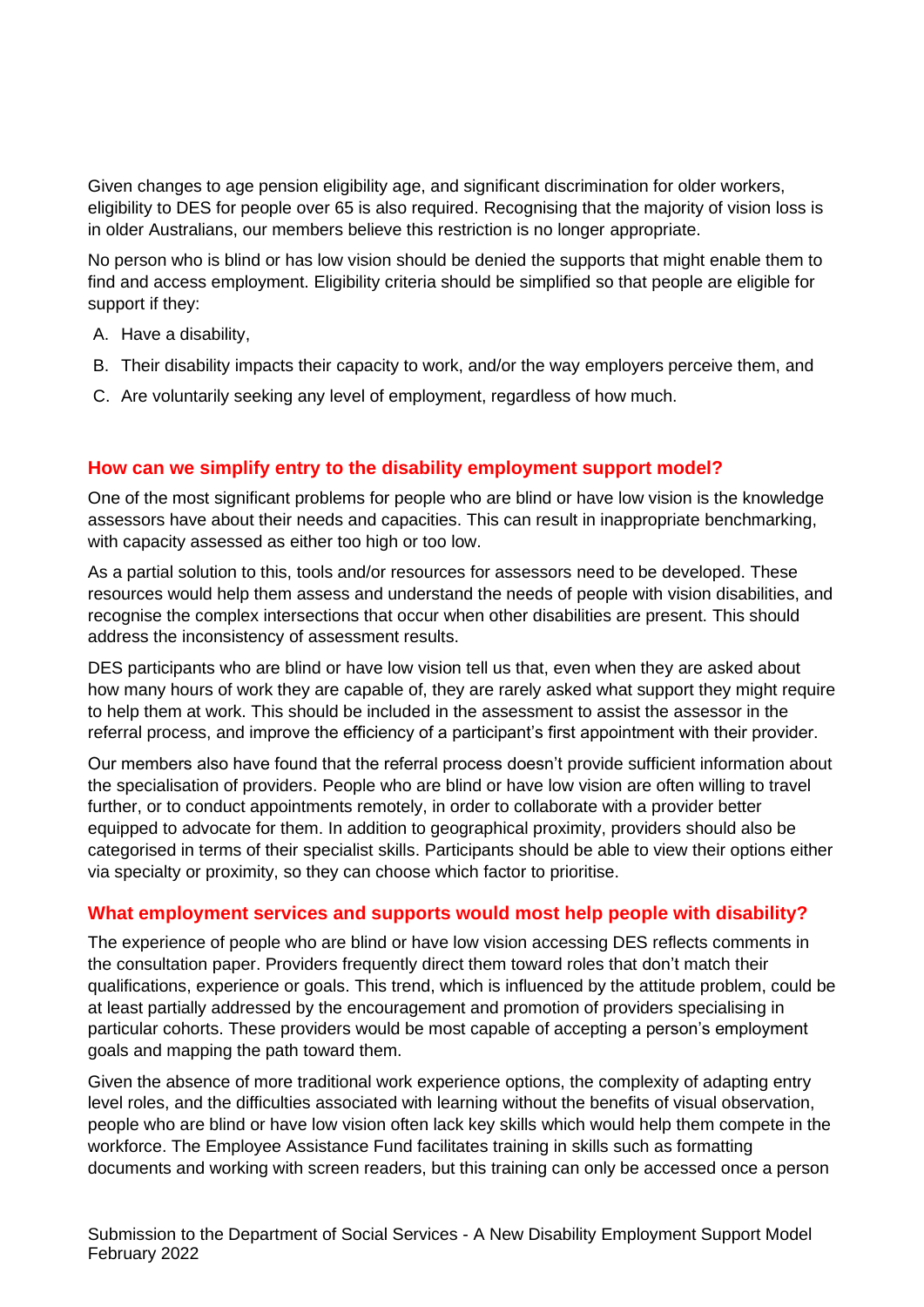has already secured a job. This is a time and resource cost for employers and is especially harmful in instances where an initial trial period, supported by a wage subsidy, has been negotiated. Ideally, DES training supports would aim to prepare a participant for employment, by facilitating training in key skills necessary for the roles they're seeking. Vision specialists typically preference a model where the majority of supports are provided up-front. This approach often results in less necessity for post-placement supports.

The new Disability Employment Support model should promote services that:

- 1. Build the capacity of people with disabilities to increase their competitiveness and employability, and
- 2. Recognise the unique experience gaps, attitude problems and training needs associated with specific disability cohorts.

### <span id="page-5-0"></span>**What employment services and supports would most help young people?**

Lack of access to DES while undertaking tertiary education is creating further disadvantage for young people who are blind or have low vision. Along with the time lost completing their qualification, these people then lose more time as they enter the system and develop strategies with their provider. DES must support university students to seek part time employment.

Most people without disabilities have numerous opportunities for unpaid work experience early in their lives. Given the complexity of adapting workplaces, this is rarely possible for people who are blind or have low vision. They may seek to enter the workforce without understanding foundational aspects of how workplaces typically operate, which most people take for granted. As a result, if they do find employment, a person who is blind or has low vision begins their working life facing the pressure of a new role, the complexity of ensuring the right adaptations are in place, and the additional stress of an unfamiliar environment, driven by unknown rules and social codes.

The new support model should prioritise provision of short to mid-term unpaid work experience roles to young people who are blind or have low vision, in collaboration with the Australian Public Service (APS), and other businesses that have made a commitment to leading by example.

#### <span id="page-5-1"></span>**What support do employers need to attract, employ and retain people with disability?**

In brief, if they are to become interested in hiring people who are blind or have low vision, employers need support to change their attitudes and reconsider their misconceptions about them. Vision 2020 Australia member Blind Citizens Australia's [An Eye to the Future](https://eyetothefuture.com.au/) program, funded by an Information, Linkages and Capacity grant, is seeking to address the attitude barrier through symposiums, discussion workshops, online resources and paid internships. We also commend the recently launched [Includability](https://includeability.gov.au/) program, which will aim to prove the employability of people with disabilities through collaboration with high profile businesses. Vision 2020 Australia calls for DSS to support and fund similar, innovative, public-facing projects where and however possible, as these will improve the efficacy of employment supports for our cohort overtime.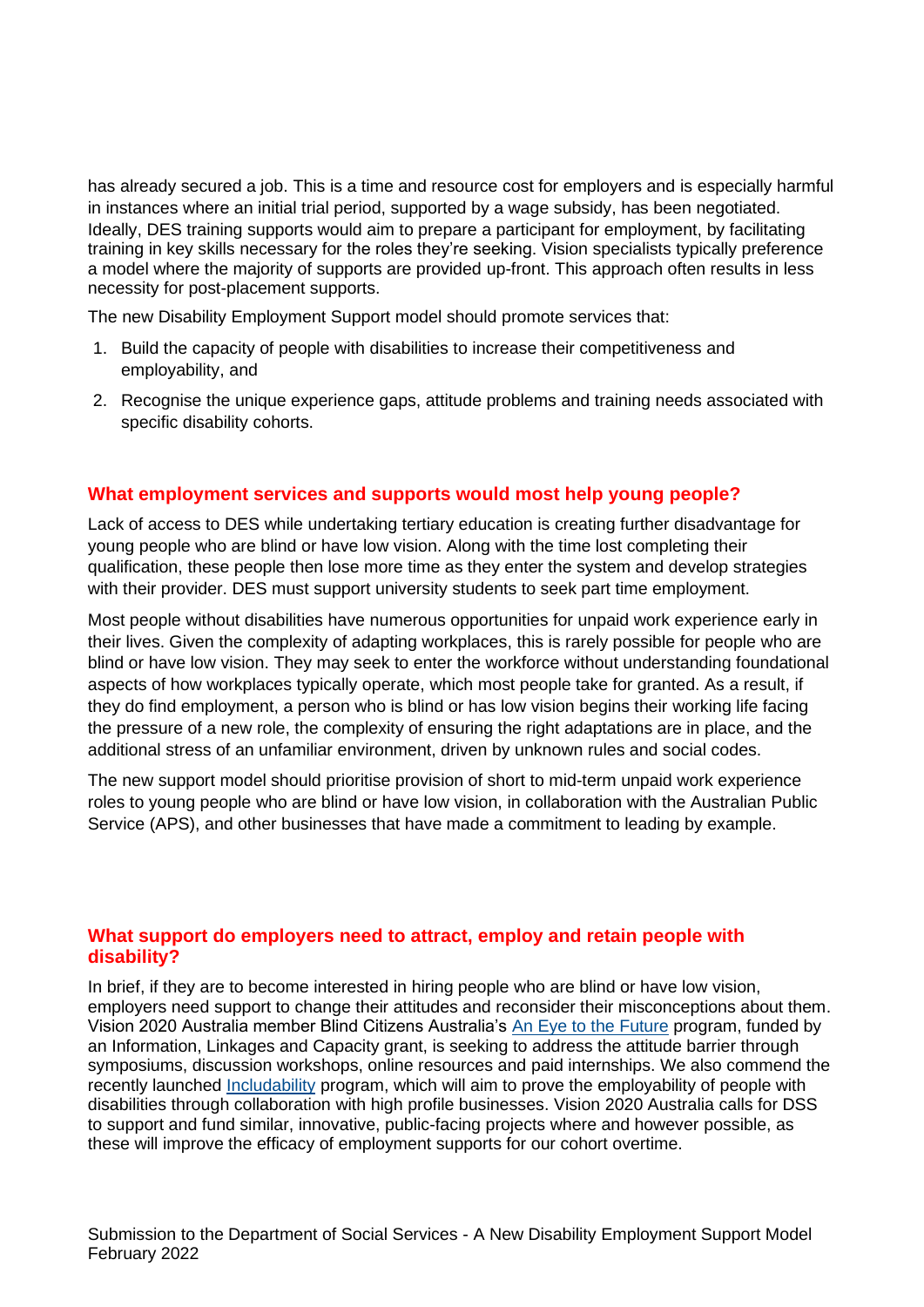The Employment Assistance Fund (EAF) is critical in supporting employers. While it is largely out of scope for this submission, members have found that:

- Many employers are not aware of it, and therefore assume they will need to fund necessary adaptations.
- Application processes are time consuming and often confusing for employers, and.
- With only few exceptions, adaptations must be delivered after a role has commenced, resulting in temporary lack of productivity while they are arranged.

Vision 2020 Australia calls for:

- 1. DSS to develop and roll out a promotional campaign designed to improve awareness of EAF amongst employers.
- 2. EAF access criteria to be modified, to allow some adaptations to be delivered before commencement of a role.

Increasingly, people who are blind or have low vision are considering self-employment as a way of avoiding instability of the labour market and employer attitudes. Our members argue that selfemployment should be considered a highly desirable outcome, but isn't well-supported by current DES or EAF system settings. It shouldn't be assumed that people with the initiative to start their own business also have the capacity to achieve this unassisted. Self-employment, with work hours set at a DES participant's assessed benchmark, should be added as an outcome pathway in the new model.

### <span id="page-6-0"></span>**How do we best tailor mutual obligation requirements to increase the likelihood of people with disability finding work in the future?**

Mutual obligation requirements for DES should be informed by an understanding that many people are struggling to find work not because of their own lack of motivation but because of systemic obstacles. Many people who are blind or have low vision present to DES out of desperation, having already been seeking a job for some time.

Mutual obligations will not be effective if providers are held responsible for enforcing them. Providers are informed by their own biases and needs, which could lead to either overly lax or excessive recording of breaches. Mutual obligation requirements should be enforced by an impartial body such as Centrelink in the new DES model.

#### <span id="page-6-1"></span>**How can funding arrangements incentivise good work outcomes?**

One of the ways providers could be encouraged to deliver work outcomes that recognise the need for career progression is bonuses for providers who are able to help clients find a job that is:

- A. In the field in which they received their tertiary qualification, and/or
- B. In a field where there are recognised skills shortages.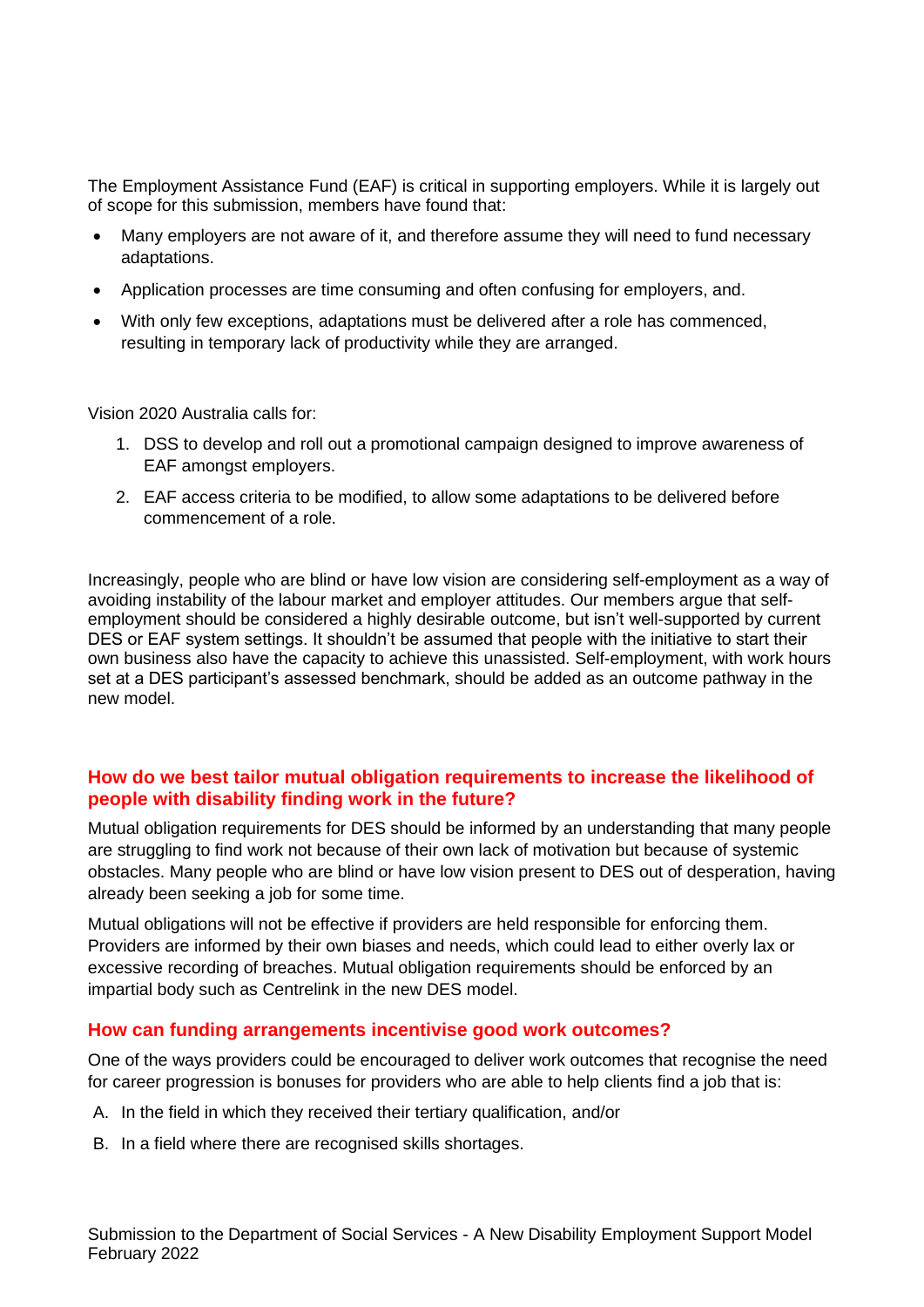The following additional outcome pathways should also be incentivised:

- Self-employment
- Long term voluntary work placement
- Supported employment.

These outcomes are equally valid and may be ideal for clients in a variety of circumstances, but providers are currently discouraged from helping clients achieve them because they will not impact their star ratings or income.

## <span id="page-7-0"></span>**How do we drive high quality services and supports?**

As previously noted, the key to effective supports for people who are blind or have low vision is specialist providers and staff who have a strong understanding of their needs and are wellprepared to help potential employers recognise their capacities. Encouraging specialist providers to enter the sector will be a vital step toward delivering the outcomes we hope for.

As an interim measure, information about specific, low prevalence cohorts such as people who are blind or have low vision should be provided as training resources to both assessors and to providers via the provider portal and learning centre. Vision 2020 Australia's members would be happy to assist in developing these resources.

Current guidelines for providers and workers seem to focus on compliance rather than innovation. . As a key example, under current requirements, 6 contacts are required over a 12-week period, but 2 of these contacts must also occur every month. If these very specific conditions aren't met, the entire fee for that 12-week period is recovered, rather than the portion for the contact that was missed.

To encourage innovative providers and attract and motivate quality staff, the new support model should:

- 1. Ensure fees are not recovered as a result of clerical errors on the part of providers, which should instead be reflected in performance reviews,
- 2. Create significantly simpler guidelines for providers and workers which recognise that people with disability have complex lives, and allow for slightly more flexibility in contact times,
- 3. Clearly indicate to providers when changes have been made to guidelines, so that staff time is not used frequently checking for updates.

Vision 2020 Australia's members are concerned by the highly ambitious timeline of July 2023 to create and implement a new DES model. We call for a 2 step approach to be taken.

People who are blind or have low vision are struggling to find fulfilling work, which is negatively impacting their financial security and mental health. It is vital that these people are not arbitrarily cut off from any support. The first step, which should be considered an urgent priority, must be the immediate removal of unnecessary access barriers, including: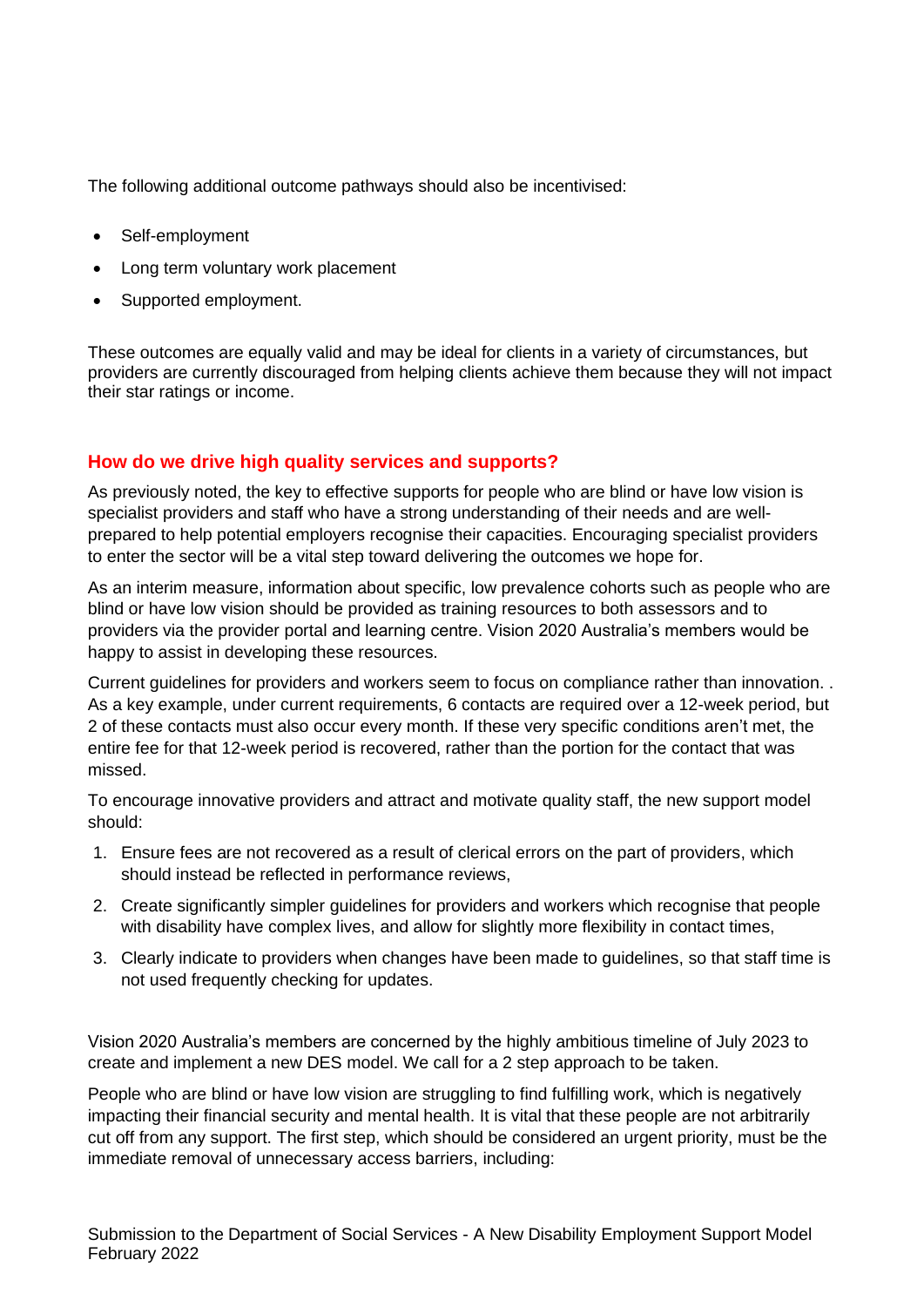- The recently introduced eligibility criteria that excludes people whose benchmarks are below 8 or above 30 hours per week;
- The exclusion of people over the age of 65, who are often still seeking employment, and;
- The exclusion of students, who might benefit from part-time work alongside their study.

The second step will be to develop and concurrently run the new model alongside the existing model to enable flaws and issues to be addressed before a final changeover is made. We would note, for example, that the New Employment Services Trial (NEST) has run alongside Jobactive since 2019, providing time to recognise flaws in the system before it rolls out nationally in July 2022.

Tendering a new model that has been proven to work well will give providers confidence to continue delivery, and will encourage new and more specialist providers to enter the market. It will also ensure the new model is informed by final recommendations from the Royal Commission into Violence, Abuse, Neglect and Exploitation of People with Disability, which is considering Disability Employment Services in hearings early this year.

### <span id="page-8-0"></span>**How do we measure success?**

The success of employment supports is proven by:

- An increase in employment rates of people with disabilities generally, in comparison to people in the general population.
- An increase in the employment rate of people who are blind or have low vision specifically, including part and full-time employment rates, and compared to both the wider population of people with disabilities and the general population.
- Improved employer confidence in hiring people who are blind or have low vision.
- A larger number of people who are blind or have low vision in executive and leadership positions and in self-employment.

In response to feedback from the sector, the National Disability Insurance Agency (NDIA) has recognised the complexity of ensuring systems designed to cater to a wide variety of needs work well for low prevalence cohorts. In order to help measure their own progress, they recently released a [report on Participants with Sensory Disabilities,](https://data.ndis.gov.au/reports-and-analyses/participant-groups/participants-sensory-disabilities-ndis) including blindness and low vision as well as hearing loss. DSS should adopt this approach and regularly report on employment of DES participants with sensory disabilities. This report would provide information to the sector about:

- The number of DES providers over time who claim to specialise in blindness and low vision.
- The number of people who were blind or had low vision who received DES over a given period, and.
- The number of those people who achieved employment outcomes as a result of supports from DES.

This report would assist the blindness and low vision sector in understanding how DES improves employment outcomes for people who are blind or have low vision in the future.